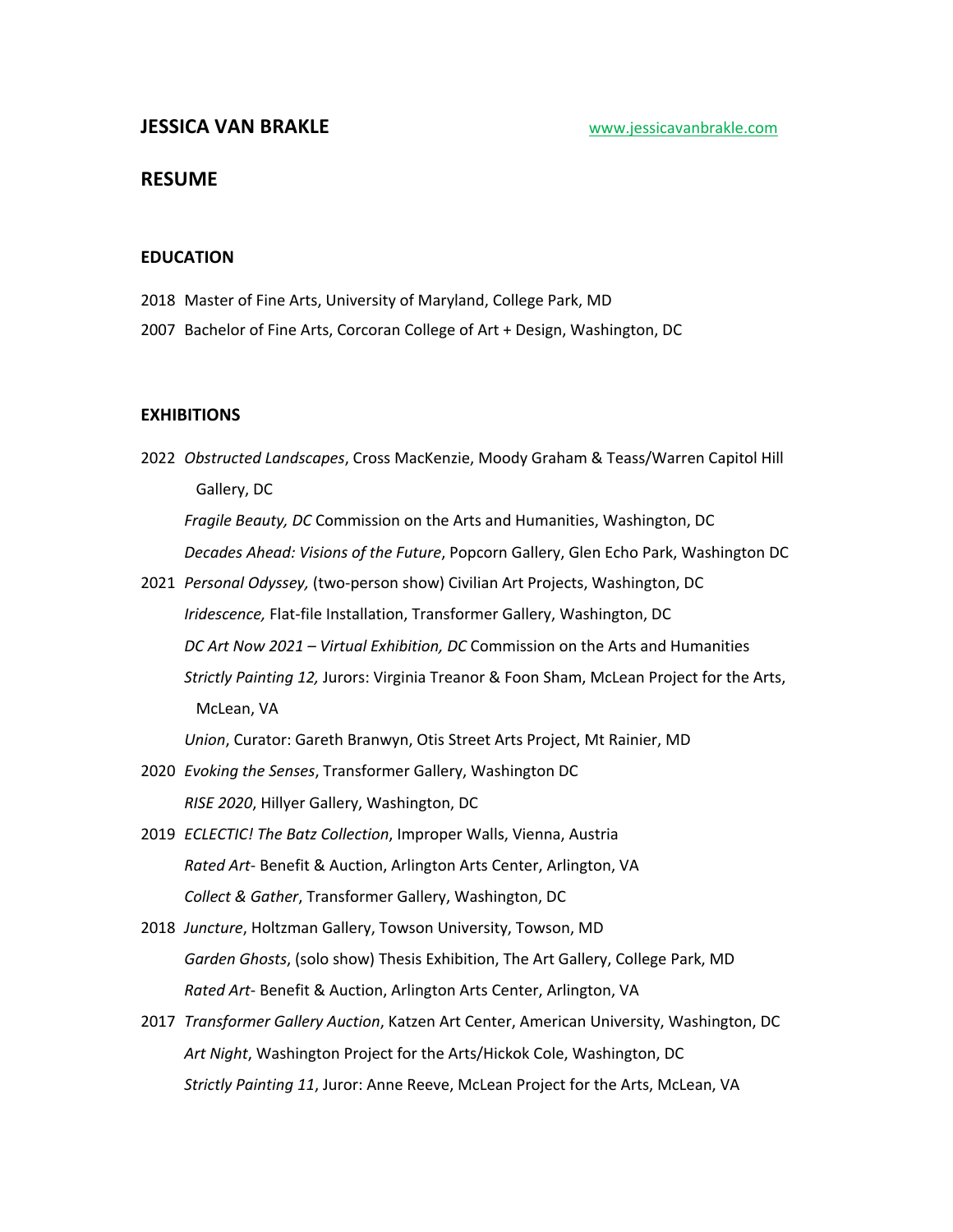*In Memoriam: Garden Ghosts*, (solo show) Centerfold Gallery, Washington, DC *Midpoint '17*, Stamp Gallery, University of Maryland, College Park, MD

- 2016 *The Hilger Collection, Works on Paper and Wood*, BROTKuntsthalle, Vienna, Austria *BKLYN Designs Art Fair*- Ground Floor Gallery, Brooklyn, NY *Alchemical Vessels*, Smith Center for Healing and the Arts, Washington, DC *Read Between the Lines,* College Art Association Regional Exhibition, Jurors: Curlee Holton and Karyn Miller, Katzen Art Center, American University, Washington, DC
- 2015 *Material/Method*, Curator: Erin Devine, PhD, The Gallery, NOVA-Woodbridge, VA *Yes, and…*, Curator: Caitlin Tucker-Melvin, Arlington Art Center, Arlington, VA *Mini Matisse*, Ground Floor Gallery, Brooklyn, NY
	- *Personal Patterns,* Curator: Claudia Rousseau, PhD, King Street Gallery, Montgomery College, Silver Spring MD

*Transformer Gallery Auction*, Katzen Art Center, American University, Washington, DC *Rated Art*, Benefit & Auction, Arlington Arts Center, Arlington, VA *Art Night*, Washington Project for the Arts/Hickok Cole, Washington, DC *New*, Maril Gallery, University of Maryland, College Park, MD *Perspective*, Juror: Cory Oberndorfer, Hillyer Gallery, Washington, DC

2014 *Untitled no. 4*, Randall Scott Projects, Washington, DC *Flatland*, (solo show) Wyatt Gallery, Arlington Arts Center, Arlington, VA *Friends with Benefits*, Curator: Lauren Gentile, Contemporary Wing, Washington, DC *Industrial Paradise*, (solo show) Mezz Gallery, Artisphere, Arlington, VA *(e)merge Art Fair*- Washington Project for the Arts, Capital Skyline Hotel, DC *The Deepest Feeling Always Shows Itself in Silence*, (two-person show) Adah Rose Gallery, Kensington, MD

*Here and Now*, Curator: Karyn Miller, Arlington Arts Center, Arlington, VA

2013 *Dialogues*, Curator: Silvie Aigner, Bäckerstrasse 4, Vienna, Austria *Transformer Gallery Auction*, Corcoran Gallery of Art, Washington, DC *(e)merge Art Fair*- Washington Project for the Arts/Transformer, Capital Skyline Hotel, DC *Art Night*, Washington Project for the Arts/Hickok Cole, Washington, DC *Art Romp*, Curator: Molly Ruppert, Anacostia Arts Center, Washington, DC *Drawing Perspectives*, Curator: John Anderson, Marlboro Gallery, PGCC, MD *Soiree*, Ground Floor Gallery, Brooklyn, New York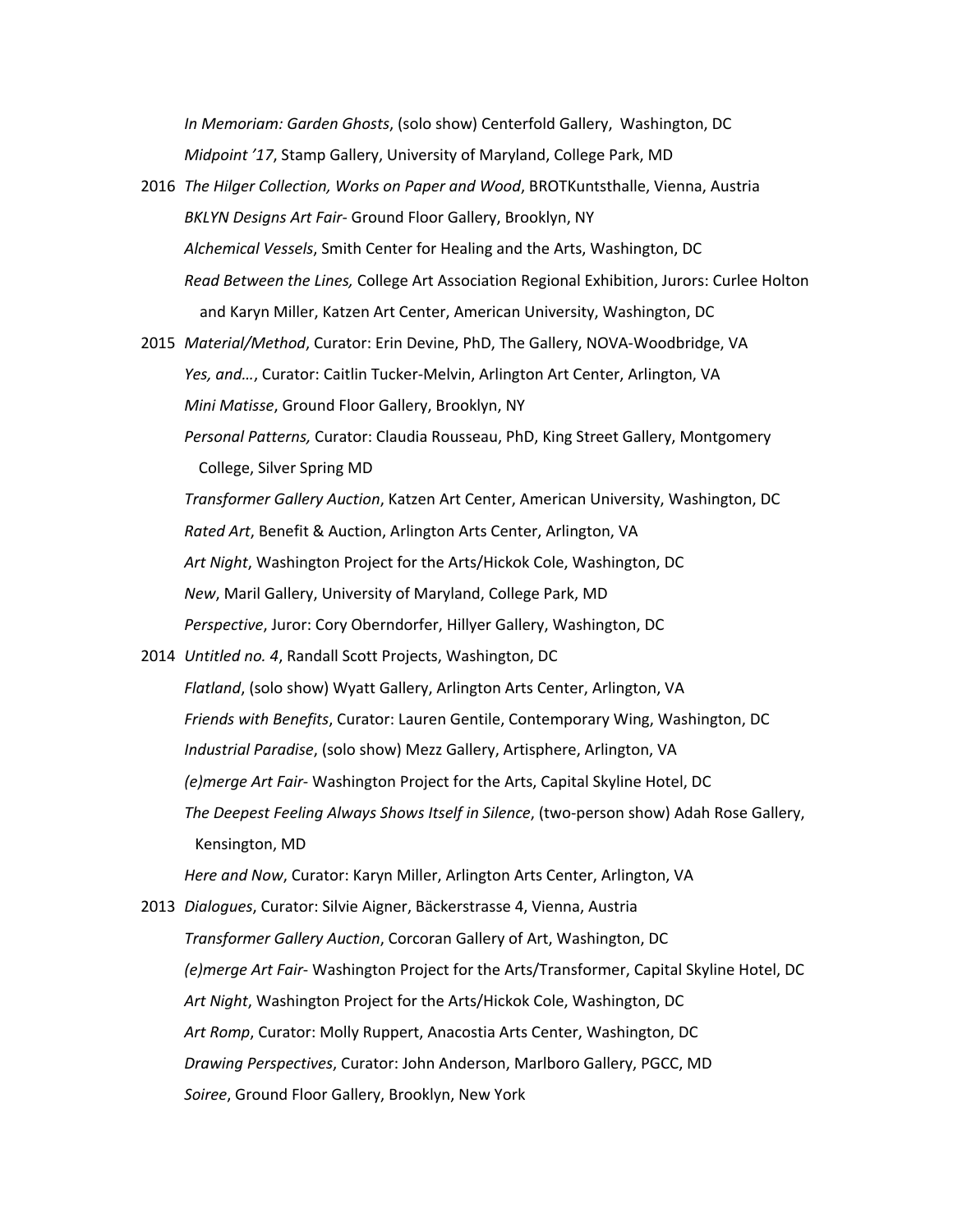*Strictly Painting 9*, Juror: Margaret Heiner, McLean Project for the Arts, McLean, VA *Social Constructions*, Curator: Blair Murphy, Arlington Arts Center, Arlington, VA *Industrial Paradise*, (solo show) McLean Project for the Arts, McLean, VA

- 2012 *(e)merge Art Fair* Washington Project for the Arts/Transformer, Capital Skyline Hotel, DC *Call Collect- Exhibition + Benefit*, Hamiltonian Gallery, Washington, DC *Transformer Gallery Auction*, Corcoran Gallery of Art, Washington, DC *Geo-Structure*, Curator: Laura Payne Amussen, Silber Gallery, Goucher College, Towson *Another Roadside Attraction*, Curator: Cara Ober, Casewerks, Baltimore, MD *Office of Art in Embassies*, US Embassy – Phnom Penh, Cambodia *Tropical Obstructions*, (two-person show) Hamiltonian Gallery, Washington, DC *Crossing the Line*, Juror: Barbara O'Brien, Gallery 15, Corcoran Museum of Art *Construct: Destruct*, Curator: Jackie Hoystead, Countdown Temporary ArtSpace, Bethesda *Migration Standards*, Curator: Silvie Aigner, Austrian Embassy, Washington, DC
- 2011 *Proximity to Practice*, Curator: Stefanie Fedor, Arlington Arts Center, Arlington, VA *(e)merge Art Fair*- Hamiltonian Gallery, Capital Skyline Hotel, Washington, DC *Transformer Gallery Auction*, Corcoran Gallery of Art, Washington, DC *DC Emerging: New Urban and Domestic Interpretations*, VisArts, Rockville, MD *Fellows Converge- Broadly Thinking*, Curator: Zoe Charlton, Hamiltonian Gallery, DC *Planning Process*, Juror: Helen Allen, Arlington Arts Center, Arlington, VA *Strictly Painting 8*, Juror: Jayme McLellan, McLean Project for the Arts, McLean, VA *New Work*, Hamiltonian Gallery, Washington, DC *New Blood*, Arlington Arts Center, Arlington, VA
- 2010 *Scope Art Fair* Hamiltonian Gallery, Miami, FL *New Now*, Hamiltonian Gallery, Washington, DC *Chapel Hill Town Hall*, (solo show), Chapel Hill, NC *Nature Transforms*, Curator: Eric Hope, Evolve Urban Arts, Washington, DC *G-40*, Art Whino/Crystal City Business Improvement District, Crystal City, VA *Cream*, WPA Art Auction Gala, Katzen Arts Center, American University, Washington, DC
- 2009 *Transformer Gallery Auction*, Mexican Cultural Institute, Washington, DC *Alumni Exhibition*, Curator: George Hemphill, Gallery 31, Corcoran, Washington, DC *Construct: Space Transformed*, Curator: Karyn Miller, Cultural Development Corporation/NoMa Business Improvement District, Washington, DC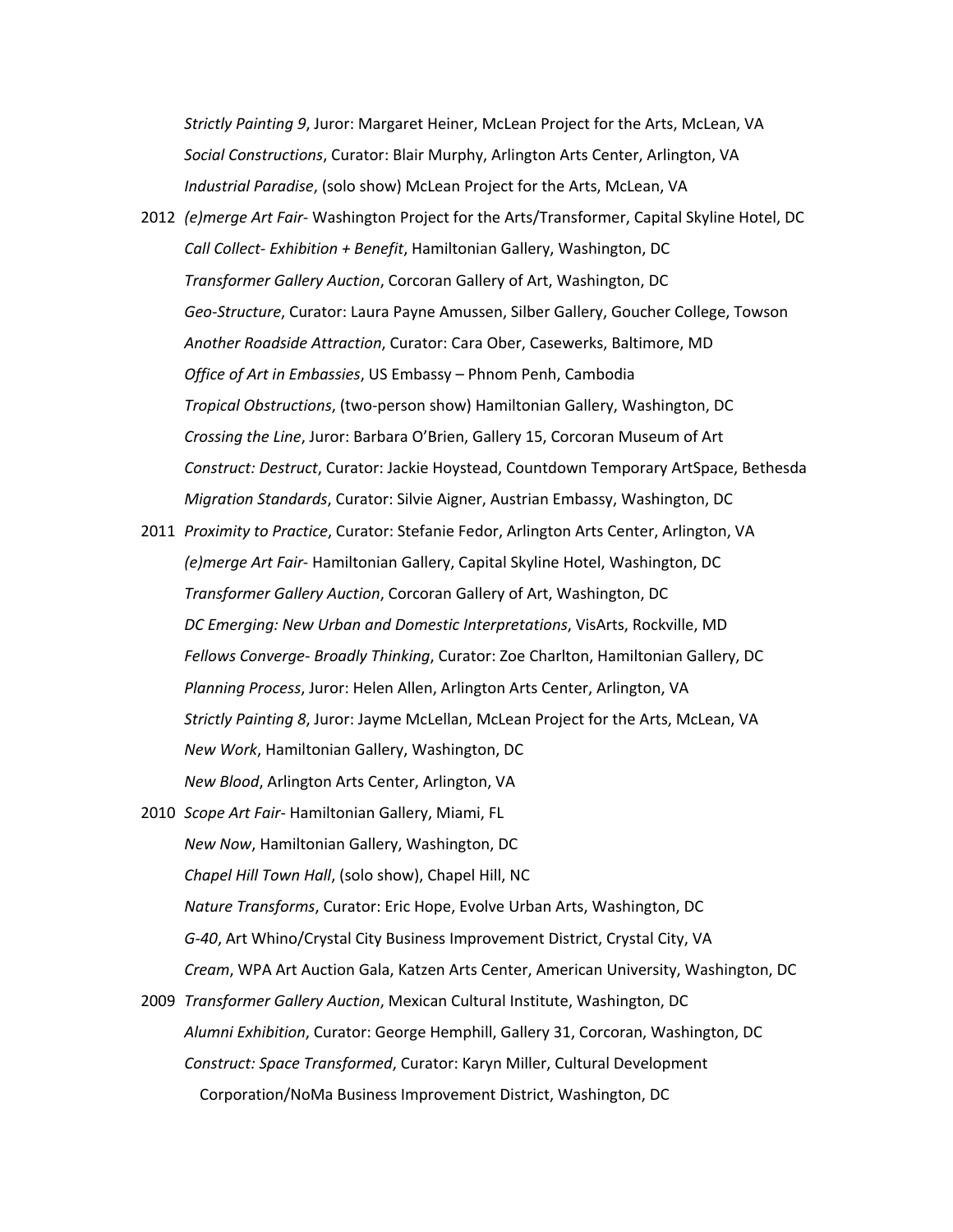*Artomatic- 10th Anniversary*, Washington, DC

*BlackRock Center for the Arts*, (two-person show), Germantown, MD

- 2008 *Domestic Landscape,* (solo show) Allenton Gallery, Durham Arts Council, Durham, NC *Personal Vocabulary*, Curator: Anna Fine Foer, James Backas Gallery, MSAC, MD *Cool Globes*, Kennedy Center Hall of Nations, Washington, DC *DC Art on Call*, Golden Triangle Business Improvement District/DC Arts Commission *Manchester National*, Curator: Elizabeth Schlatter, 12 12 Gallery, Richmond, VA
- 2007 *Abode*, Curators: Project 4 Gallery & Jacqueline Ionita, Washington, DC *Will's Creek Survey*, Curator: Jeffrey W. Allison, Saville Gallery, Cumberland, MD *Academy 2007*, Conner Contemporary Art, Washington, DC

## **GRANTS AND AWARDS**

| DC Commission on the Arts and Humanities-Juried Exhibition Grant               |
|--------------------------------------------------------------------------------|
| DC Commission on the Arts and Humanities Grant-Art Bank Acquisition            |
| DC Commission on the Arts and Humanities Fellowship- Individual Artist Grant   |
| Transformer Gallery- Artists Sustaining Artists Program Grant                  |
| DC Commission on the Arts and Humanities-NEA CARES ACT Grant                   |
| Individual Artist Grant - Painting, Maryland State Arts Council                |
| 2015-2018 Awarded Graduate Program Assistantship, (included extensive teaching |
| experience), The University of Maryland, Department of Art                     |
| 2011-2015 Studio Residency Program, Arlington Arts Center, Arlington, VA       |
| 2012, 2014 DC Commission on the Arts and Humanities Grant-Art Bank Acquisition |
| 2010-2012 So-Hamiltonian Fellowship, Hamiltonian Gallery, Washington, DC       |
| 2009,2011 DC Commission on the Arts and Humanities Grant-Art Bank Acquisition  |
| Individual Artist Grant - Painting, Maryland State Arts Council                |
| First Place, Manchester National                                               |
| Best of Show, Will's Creek Survey                                              |
|                                                                                |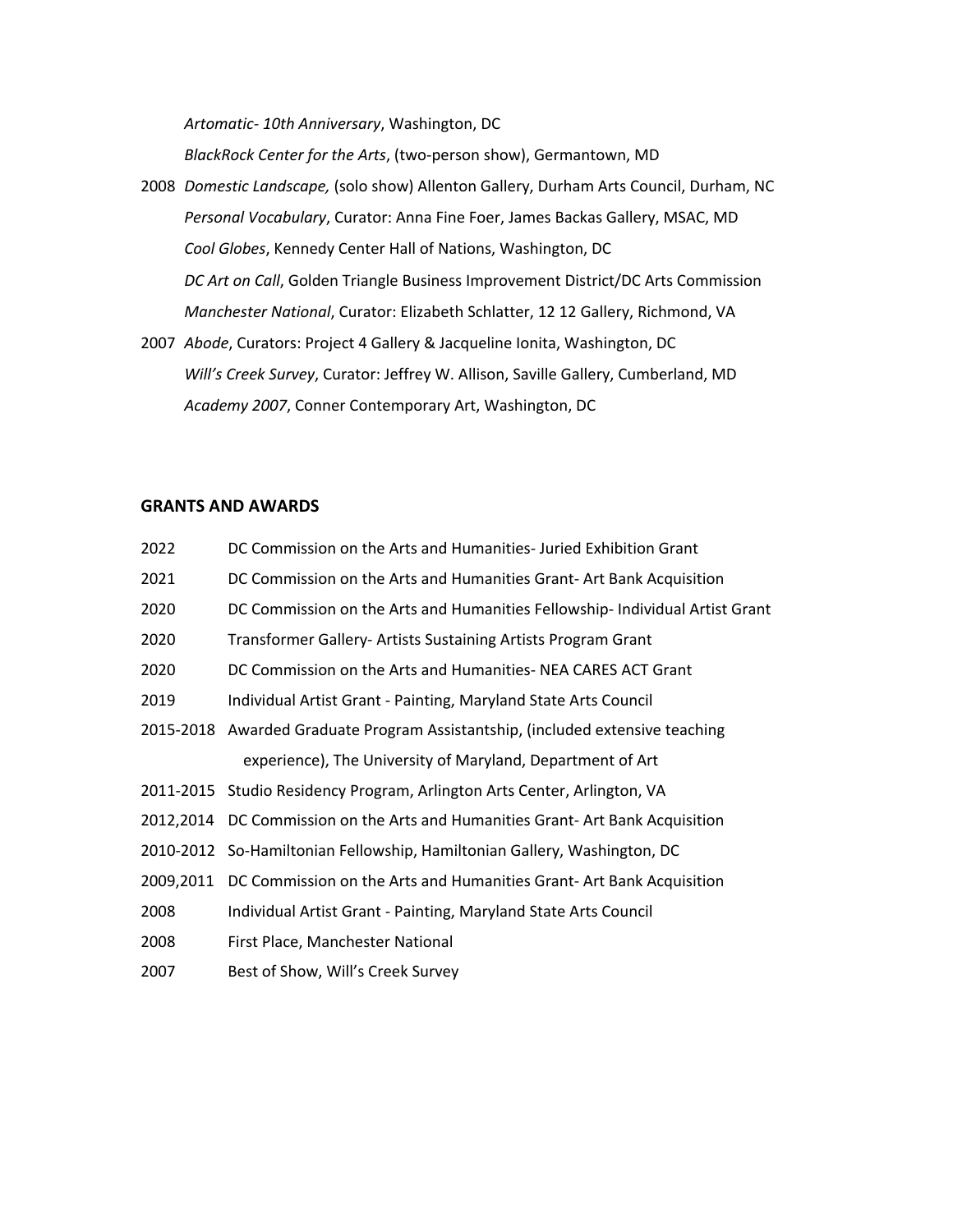#### **SELECTED PRESS AND PUBLICATIONS**

Washington Post, "In the galleries:" by Mark Jenkins (December 2021)

- Washington Post, "In the galleries: Biennial survey celebrates Mid-Atlantic artists of many mediums" by Mark Jenkins (October 29, 2021) Online image
- Washington Post, "In the galleries: Artists pair up to create a third identity, or when 1+1 equals one**."** By Mark Jenkins (November 2021)
- East City Art Reviews: "2018 MFA Thesis Exhibition at University of Maryland Art Gallery" By Miguel Resendiz (May 2018)

Washington Post, "Galleries: MFA Thesis Exhibition" by Mark Jenkins (May 2018) Centerfold Artist- Web Journal, "Jessica van Brakle Sits Down With Centerfold" (April 2017) Stamp Gallery- Blog, "Interview with Artist Jessica van Brakle" by Yvette Yu (May 2017) "*Material/Method"* Catalogue, Text by Curator: Erin Devine, PhD (2015) *"Personal Patterns*" Catalogue, Text by Curator: Claudia Rousseau, PhD (2015) Gazette "Adah Rose Gallery to share 'Deepest Feeling'" by Claudia Rousseau (March 2014) Washington Post, "D.C. Galleries Showcase Work of Local Artists" by Mark Jenkins (March 2014) Washington Post, "The Deepest Feeling Always Shows Itself In Silence" image (Feb 2014) Slate, "Art Desks" photography book by E. Brady Robinson, "The Inspiring Desks of Art World

Stars" by Jordan G. Tiecher (August 2014)

Washington City Paper, "Industrial Paradise" at Artisphere" by Tim Regan (March 2014) Washington Post, "Gallery Opening of the Week" by Michael O'Sullivan (March 2014) WaPo Express, "Can't See the Cranes Through the Trees" image (March 2014) Washington Post, "Galleries: Vantage Points" by Mark Jenkins (November 2013) Washington City Paper, "Hamiltonian Gallery" by Kriston Capps (August 2013) Washington Post, "Strictly Painting 9" by Mark Jenkins (July 2013) Washington Post, "Construct-Deconstruct' at Countdown Temporary Art Space (March 2012) Washington City Paper, "Reviewed: "DC Emerging" at VisArts" by John Anderson (July 2011) Gazette, "Breaking Through: DC Artists Emerge in VisArts Exhibit" by Topher Grace (July 2011) The Studio Visit- Web Journal, by Eric Hope (July 2011) Washingtonian- After Hours Blog, "Art Preview: Jessica van Brakle" by Kriston Capps (May 2011)

Worn Magazine- Blog, "The Anatomy of a Tower Crane Artist" by Joshua Yospyn (May 2011) Daily Candy- DC Edition, "Transformer Gallery's Affordable Masterpieces" (December 2010)